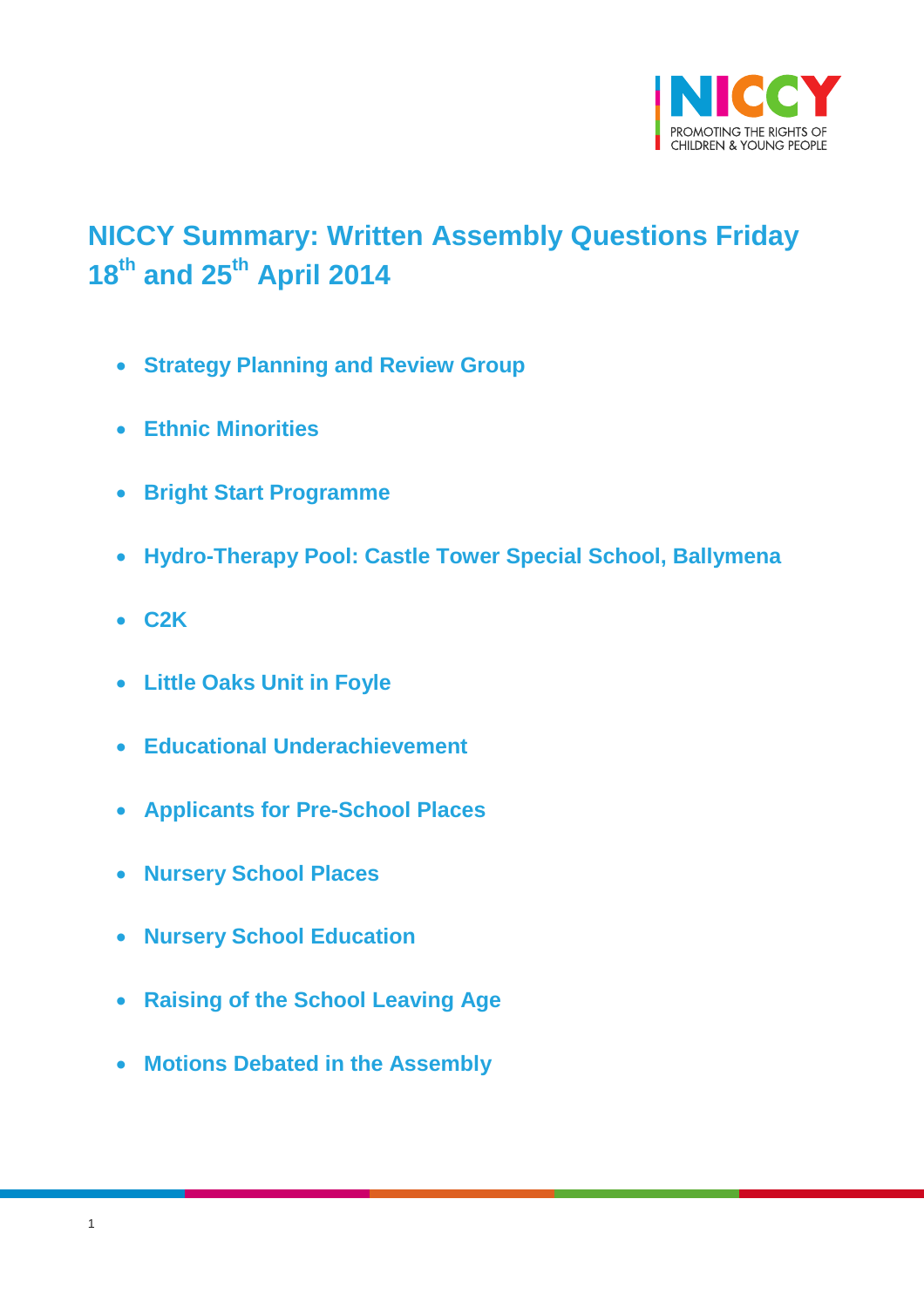

- **[Skills Shortage](#page-12-0)**
- **[Inclusion and Provision for People with a Disability](#page-14-0)**
- **[Family Law](#page-14-1)**
- **[New Build for Castle Tower Special School](#page-15-0)**
- **[Ban on Smoking in Cars](#page-15-1)**
- **[Youth Employment Scheme](#page-16-0)**
- **[Academic Underachievement](#page-17-0)**
- <span id="page-1-0"></span>**[Skills Strategy](#page-19-0)**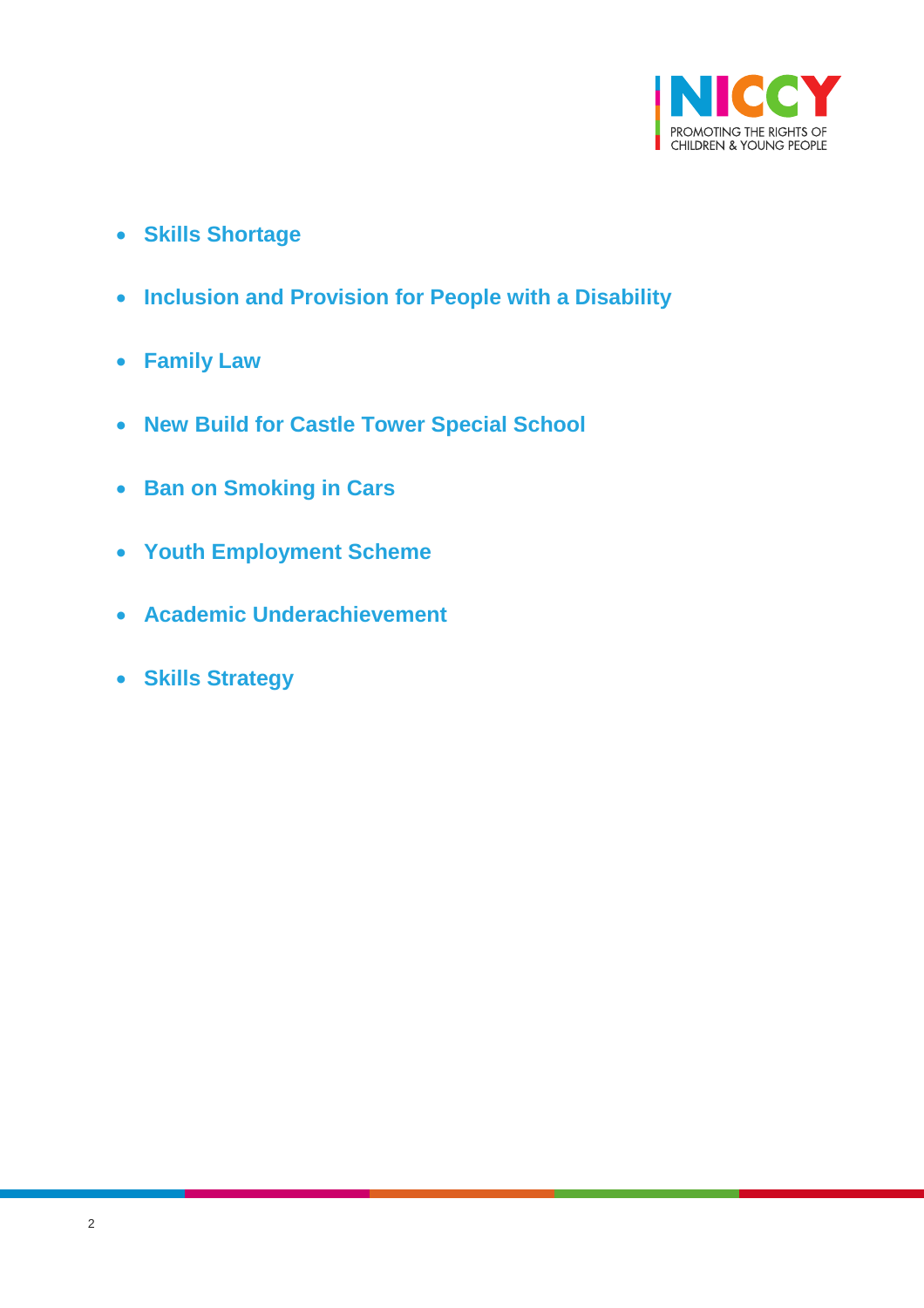

## **Strategy Planning and Review Group**

Mr Agnew asked the First Minister and deputy First Minister to detail

- (i) the remit of the Strategy Planning and Review Group (SPRG) for the Children and Young People's Strategy;
- (ii) the dates the SPRG for the Children and Young People's Strategy met, including when each of the Junior Ministers were in attendance.

(AQW 31463/11-15)

### **Mr P Robinson and Mr M McGuinness (The First Minister and deputy First Minister):**

The Strategy Planning and Review Group (SPRG) was set up in 2008 with a remit

- to review the 2008-11 Action Plan under the Children and Young People's Strategy and to make recommendations taking into account feedback from the Children's Champions Group; Parents' Advisory Group; Research and Information Group; and Practitioners;
- to link the regional and area Children's Services Plans to the Strategy Action Plan;
- to monitor progress on delivery of the strategy action plan; and
- to submit review reports to the Ministerial sub-committee on children and young people.

Membership of the SPRG included senior representatives of statutory, community and voluntary sector organisations and government departments including the Northern Ireland Office and Northern Ireland Courts Service. The Departmental representatives were drawn from the Children and Young People's Inter-departmental Group (IDG) which was set up to oversee the development of the Strategy. The SPRG met on four occasions during the lifetime of the 2008-11 Action Plan, on 10 September 2008, 11 November 2008, 24 March 2009 and 30 November 2010. Junior Ministers attended and chaired all of these meetings. OFMDFM continued to monitor progress on the actions in the Plan up until the end of the Plan in April 2011.

Since then, delivery on the Children and Young People's Strategy has been taken forward under the auspices of the Delivering Social Change (DSC) framework. Progress on the framework is monitored and overseen by DSC Programme Board which reports to the Ministerial Sub-Committee on Children and Young People and the Executive Sub-Committee on Poverty and Social Inclusion.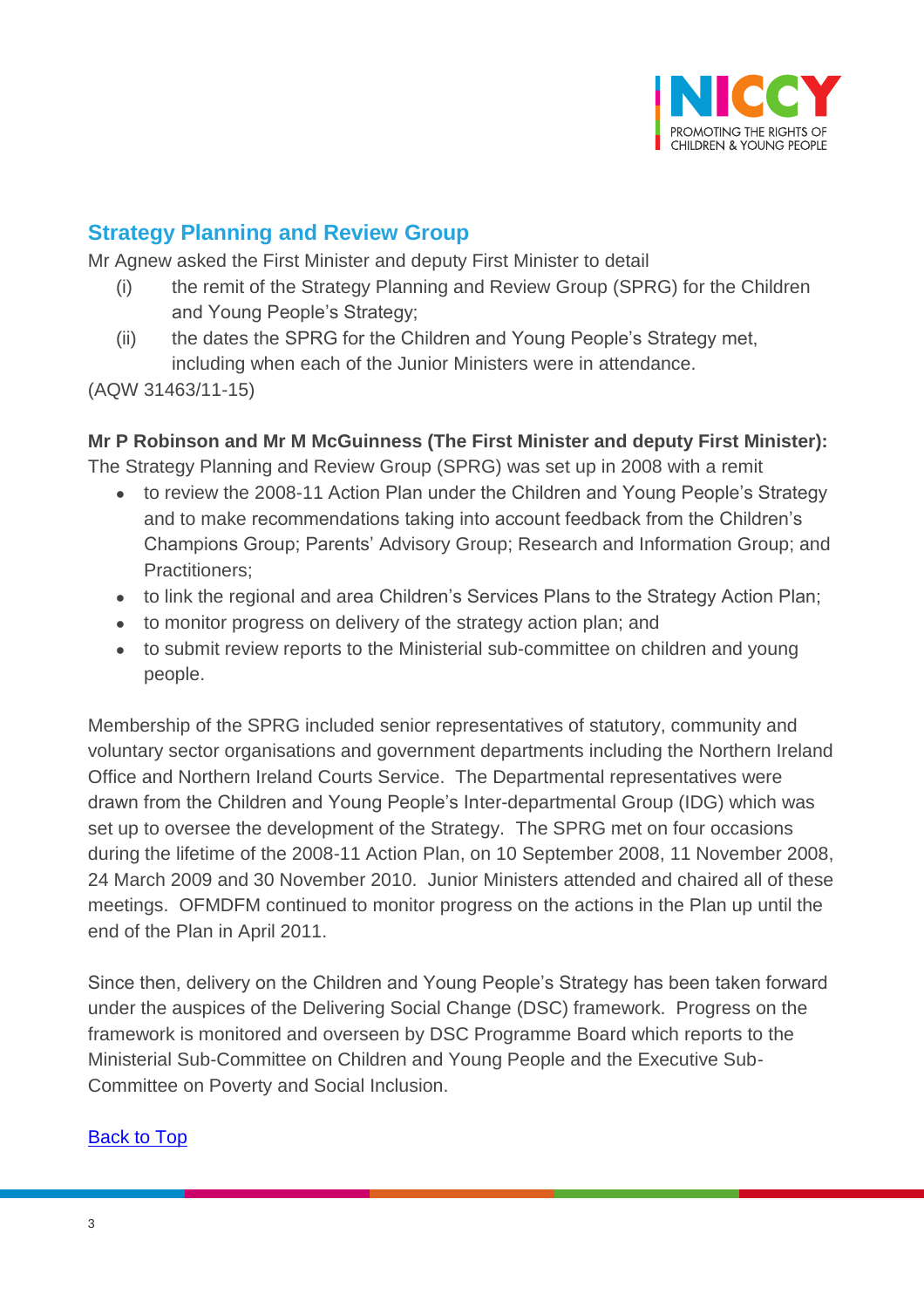

## <span id="page-3-0"></span>**Ethnic Minorities**

Mr Lyttle asked the First Minister and deputy First Minister what work they have undertaken to assess the extent of ethnic minority poverty further to the Joseph Rowntree Foundation Report on Poverty and Ethnicity finding in February 2013 that 'the precise household circumstances and relative extent of poverty among minority ethnic groups in Northern Ireland are unknown. (AQW 32105/11-15)

**Mr P Robinson and Mr M McGuinness:** We acknowledge the significant gaps in the knowledge base that have been highlighted by the Joseph Rowntree Foundation report. We are, of course, not unique in this. Joseph Rowntree Foundation's publication Poverty and ethnicity: A review of evidence (May 2011) refers to "weaknesses in the evidence relating to Scotland, Northern Ireland and Wales and insufficient exploration of much of England outside London and other major cities".

We can confirm that the Foundation has undertaken research – with active involvement of OFMDFM officials – to increase our understanding of the links between poverty and ethnicity which will enable us to tackle poverty across different ethnic groups more efficiently. We understand that this research will be published soon.

The consultation document on our new Racial Equality Strategy – "A Sense of Belonging" – proposes a major step to tackle the knowledge gaps: the introduction of ethnic monitoring (the process used to collect, store and analyse data about people's ethnic backgrounds) for all Government departments, Agencies and local councils. However, we recognise that to obtain sound quantitative data about the attitudes and perceptions of minority ethnic people will present considerable difficulties; the still relatively small proportion of minority ethnic people here means that surveys that rely on sampling are unlikely to yield reliable results. We will not allow these knowledge gaps to delay urgent action. We know already many of the issues that we need to tackle. These include: the language barrier, lack of accessible information, the training needs of staff, the cultural needs of minority ethnic people and issues around occupational segregation. Our officials will use the consultation on "A Sense of Belonging" to gather further information on what minority ethnic people themselves identify as priority areas for action.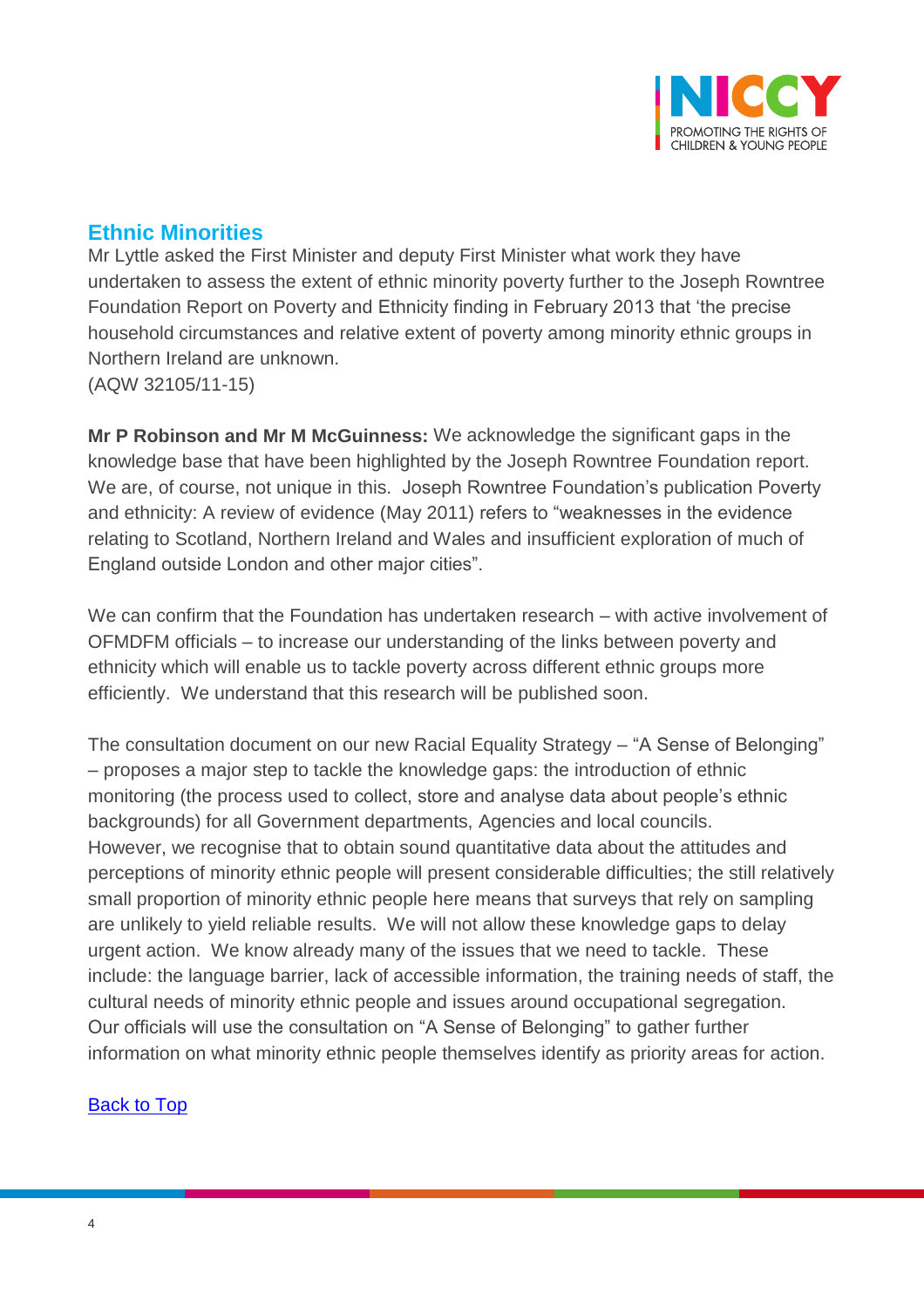

### <span id="page-4-0"></span>**Bright Start Programme**

Mr Lynch asked the First Minister and deputy First Minister for an update on the roll out of the School Age Childcare actions under the Bright Start programme. (AQO 5823/11-15)

**Mr P Robinson and Mr M McGuinness:** Junior Ministers launched the Bright Start School Age Childcare Grant Scheme on Thursday 27 March. Three of the 15 Bright Start Key First Actions relate to school age childcare and aim to create or sustain between 5,000 and 7,000 school age childcare places. Our new School Age Childcare Grant Scheme will work to deliver these places by making funding available to support current and potential school age childcare providers who intend to operate on a social economy basis.

Another key first action under Bright Start will be to support up to 1,000 additional childminders. Grants will assist providers to sustain or expand existing school age childcare services, or to set up new services. The Grant Scheme will target areas where there are currently limited school age childcare services and/or services insufficient to meet demand. The Scheme will focus on the childcare needs of disadvantaged families and rural communities and also support the use of the school estate as a base for school age childcare. Its emphasis will be on establishing school age childcare services that are both affordable and sustainable.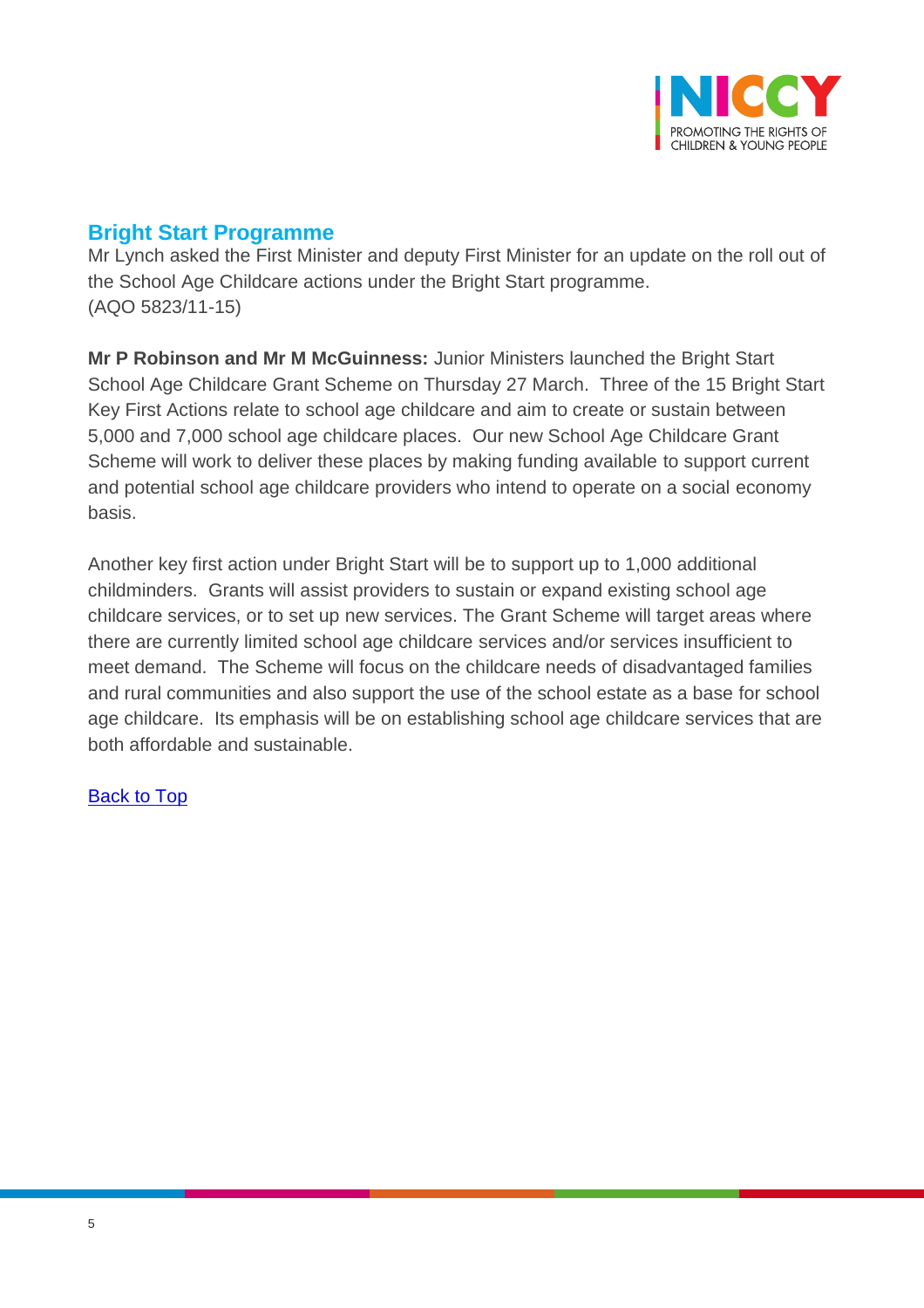

# <span id="page-5-0"></span>**Hydro-Therapy Pool: Castle Tower Special School, Ballymena**

Mr Swann asked the Minister of Education what level of support his Department will provide for the installation of a hydro-therapy pool in the new build for Castle Tower Special School, Ballymena. (AQW 32658/11-15)

**Mr O'Dowd:** My Department is content with the proposal to retain the hydrotherapy pool on the new school campus. The original approved Economic Appraisal (EA) did not include provision of hydrotherapy pool, as recurrent funding elements to be provided by the Northern Health and Social Care Trust (NHSCT) could not be confirmed at that time. DE has now received confirmation from NSHCT that this funding will be provided and has requested DFP approval to the option contained in the EA to include the hydrotherapy pool.

### [Back to Top](#page-0-0)

### <span id="page-5-1"></span>**C2K**

Mr Rogers asked the Minister of Education to outline the reasons for the difficulties with the latest C2K implementations. (AQW 32666/11-15)

**Mr O'Dowd:** Roll-out of the new C2k contract involves a major upgrade to all school networks and C2k is working with schools to agree a suitable schedule to do this. As the network is typically unavailable for 3-5 days per school while transformation takes place, there are inevitably frustrations and I have asked the Western Education & Library Board to ensure that C2k is responsive to these and taking every possible step to minimise disruption. Those steps include responding positively where possible to requests to postpone transformation until the summer and continuing to offer vital training to C2k Managers within schools prior to their transformation.

If the member has more specific concerns about operational issues in individual schools, I would encourage him to raise these directly with the Chief Executive of the Western Education & Library Board.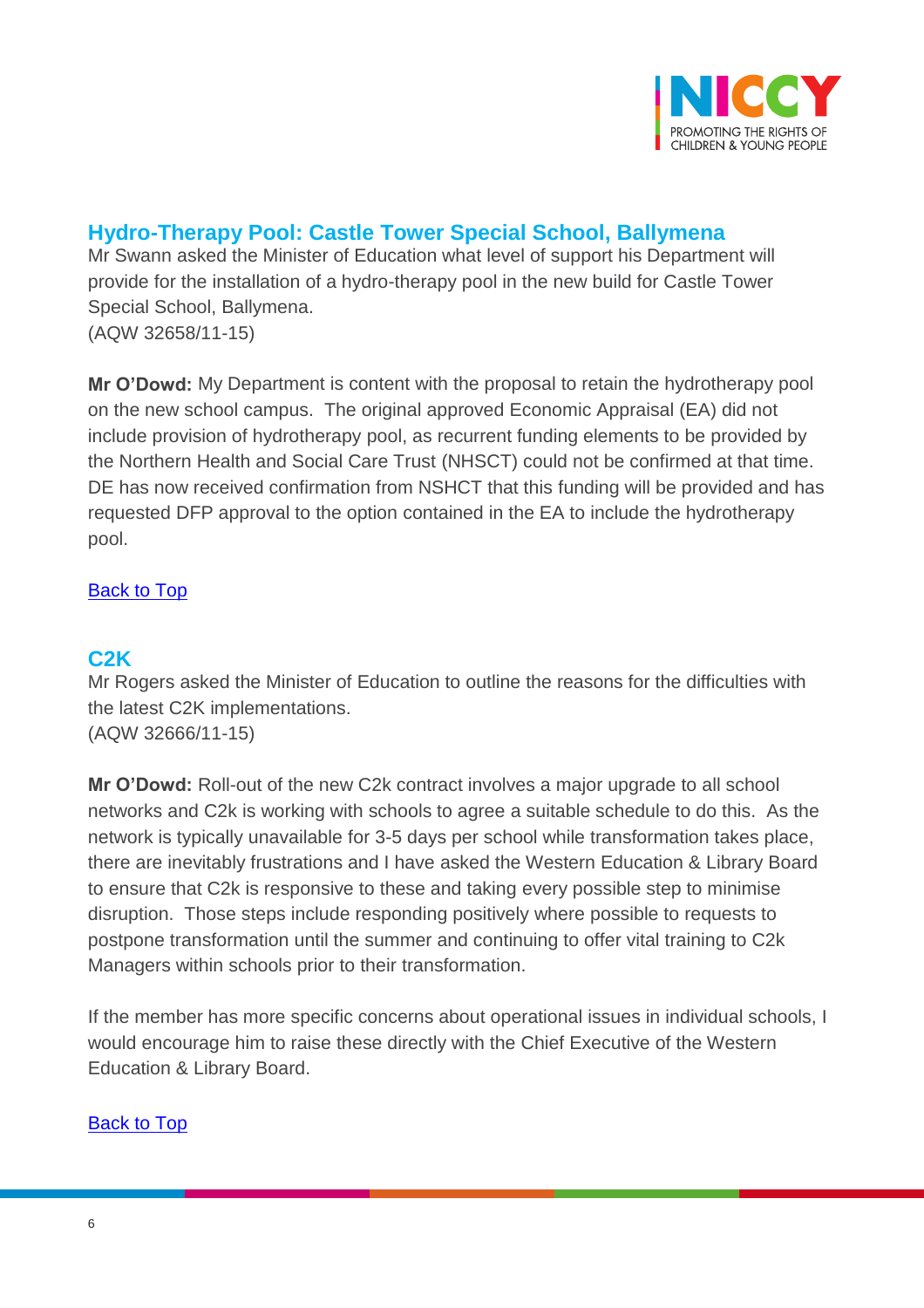

# <span id="page-6-0"></span>**Little Oaks Unit in Foyle**

Mr P Ramsey asked the Minister of Education to outline the status of the Little Oaks Unit in Foyle; and how many children using the facility are

- (a) with and
- (b) without statements of educational need.

(AQW 32702/11-15)

**Mr O'Dowd:** Little Oaks is a Key Stage 1 and 2 Social, Emotional and Behaviour Difficulties (SEBD) unit operating as part of the Western Education and Library Board (WELB) Education Otherwise Than At School (EOTAS) Service. It also provides outreach support for children referred to, but not yet attending, the unit.

Little Oaks is based on the Belmont House site and the unit is currently managed as part of Belmont Special School. WELB's Children and Young Peoples Services Department, however, manage all aspects of the pupil placement process and, as part of the current development plan for the site; the Board intends to create a new, purpose built SEBD unit, wholly independent from the school, by September 2014. There are currently 25 children using the facility, 8 children have statements of educational needs and 17 children do not. Of the 17 however, 3 are likely to receive statements in the near future.

### [Back to Top](#page-0-0)

### <span id="page-6-1"></span>**Educational Underachievement**

Mr Weir asked the Minister of Education what funding is available to combat educational underachievement. (AQW 32740/11-15)

**Mr O'Dowd:** Since coming to office I have continued to implement policies to raise standards and tackle educational underachievement. Key policies include the school improvement policy, the literacy and numeracy strategy, the revised curriculum, the entitlement framework, the framework for early years' education and learning and the SEN and inclusion review. Alongside these policies the Department is implementing a range of funded programmes targeting educational underachievement.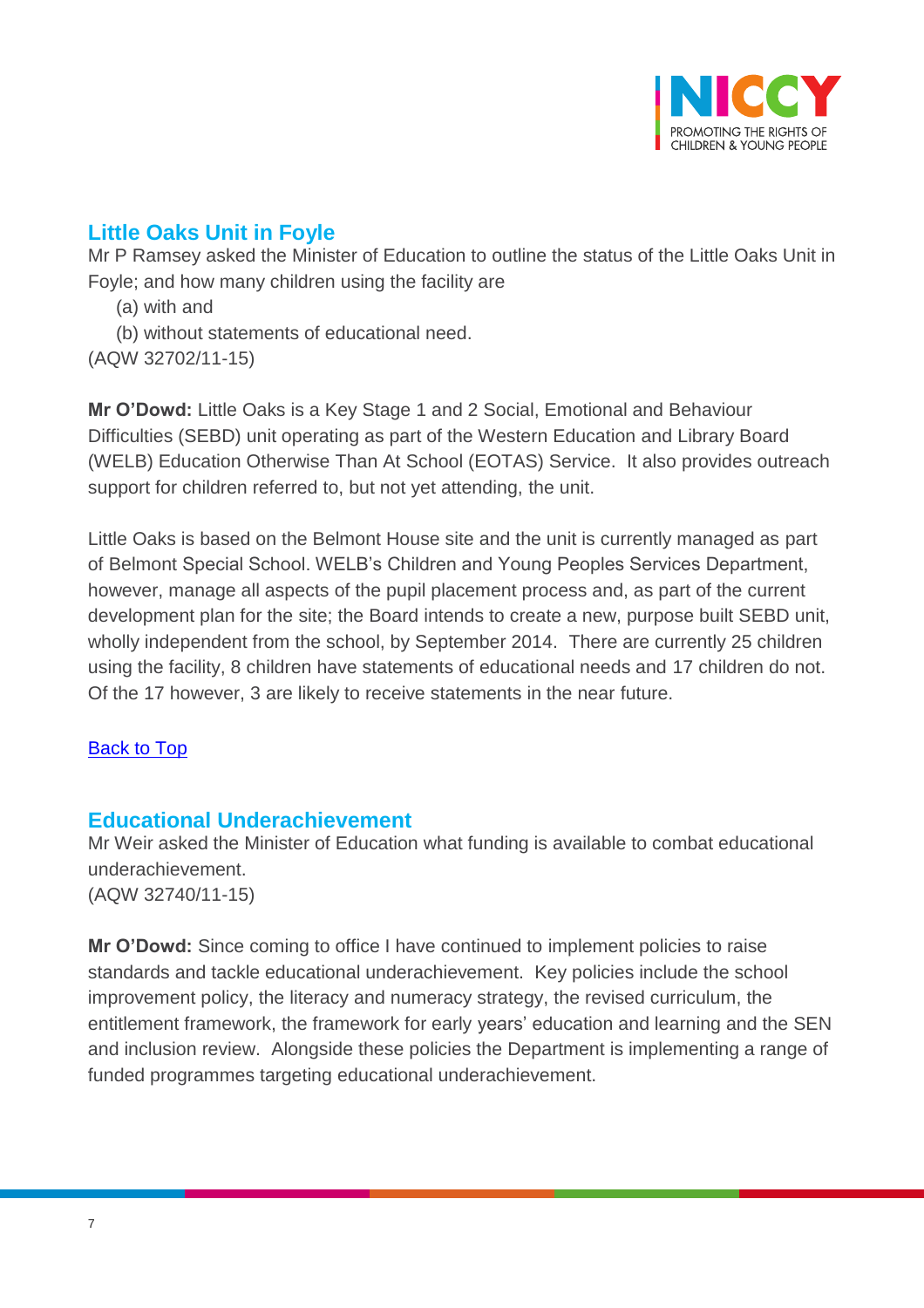

These include the Delivering Social Change programme to provide additional teaching support to pupils at risk of underachievement, the literacy and numeracy, Continuing Professional Development Key Stage 2/3 project and funding to support Area Learning Communities develop effective approaches to improving literacy and numeracy levels amongst disadvantaged pupils. I am also providing funding to support a range of programmes targeted at socially deprived communities. These include Sure Start, the extended schools and full service provision, the Community Education Initiatives Programme, the Achieving Belfast and Achieving Derry Bright Futures programmes and projects to address educational underachievement in Greater West Belfast.

Last month I announced changes to the way schools are funded in order to target resources at areas of disadvantage. I have redistributed school funding to target schools with high numbers of pupils from socially disadvantaged backgrounds under the common funding scheme and injected a further £10 million into school budgets from April 2014.

### [Back to Top](#page-0-0)

### <span id="page-7-0"></span>**Applicants for Pre-School Places**

Mr P Ramsey asked the Minister of Education how many applicants in each constituency were successful for

- (i) full-time; and
- (ii) part-time nursery places.

(AQW 32826/11-15)

**Mr O'Dowd:** At this stage of the pre-school admissions process, over 95% of children have been offered a pre-school place for the 2014/15 school year, with 86% in their first preference setting.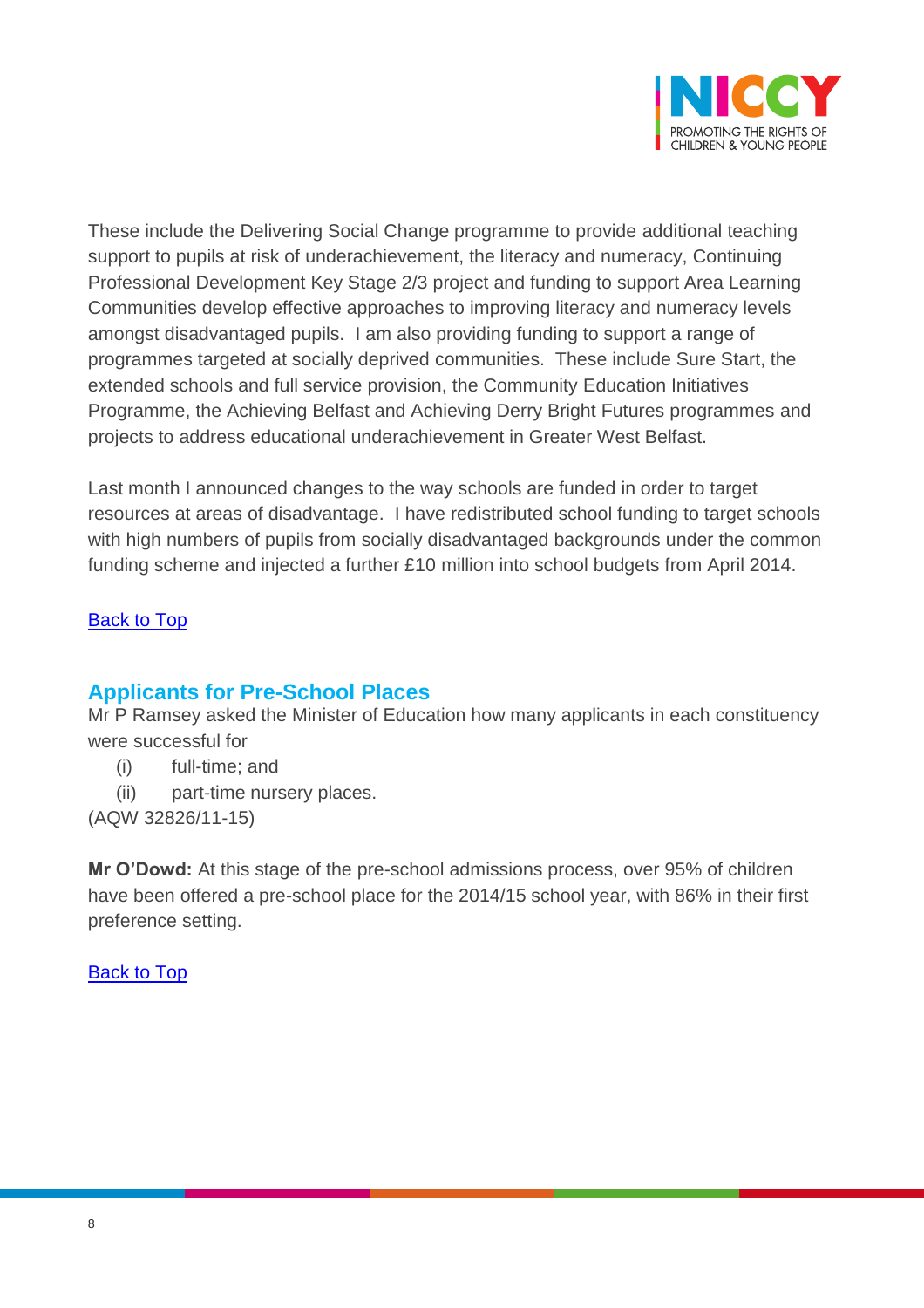

# <span id="page-8-0"></span>**Nursery School Places**

Mr Kinahan asked the Minister of Education what action he is taking to include working families who are at the lower income earning level in any preferential treatment for nursery school places.

(AQW 32828/11-15)

**Mr O'Dowd:** All admissions criteria are set by pre-school providers themselves; however legislation requires that the top criterion for each provider prioritises children from socially disadvantaged backgrounds. Research has shown that children from socially disadvantaged circumstances tend to experience more difficulty at school than other children, so they are given priority in the pre-school admissions process as part of wider efforts to tackle educational underachievement.

Children from socially disadvantaged circumstances are currently defined as a child whose parent is in receipt of income support, income-based job-seekers allowance, or Employment Support Allowance where an award of income-based job-seekers allowance has been converted and the amount of the award remains unchanged. The Review of Pre-School Admissions recommended that this definition be examined with a view to mirroring the relevant economic elements of the definition of Free School Meal Entitlement and officials are currently developing proposals for my consideration.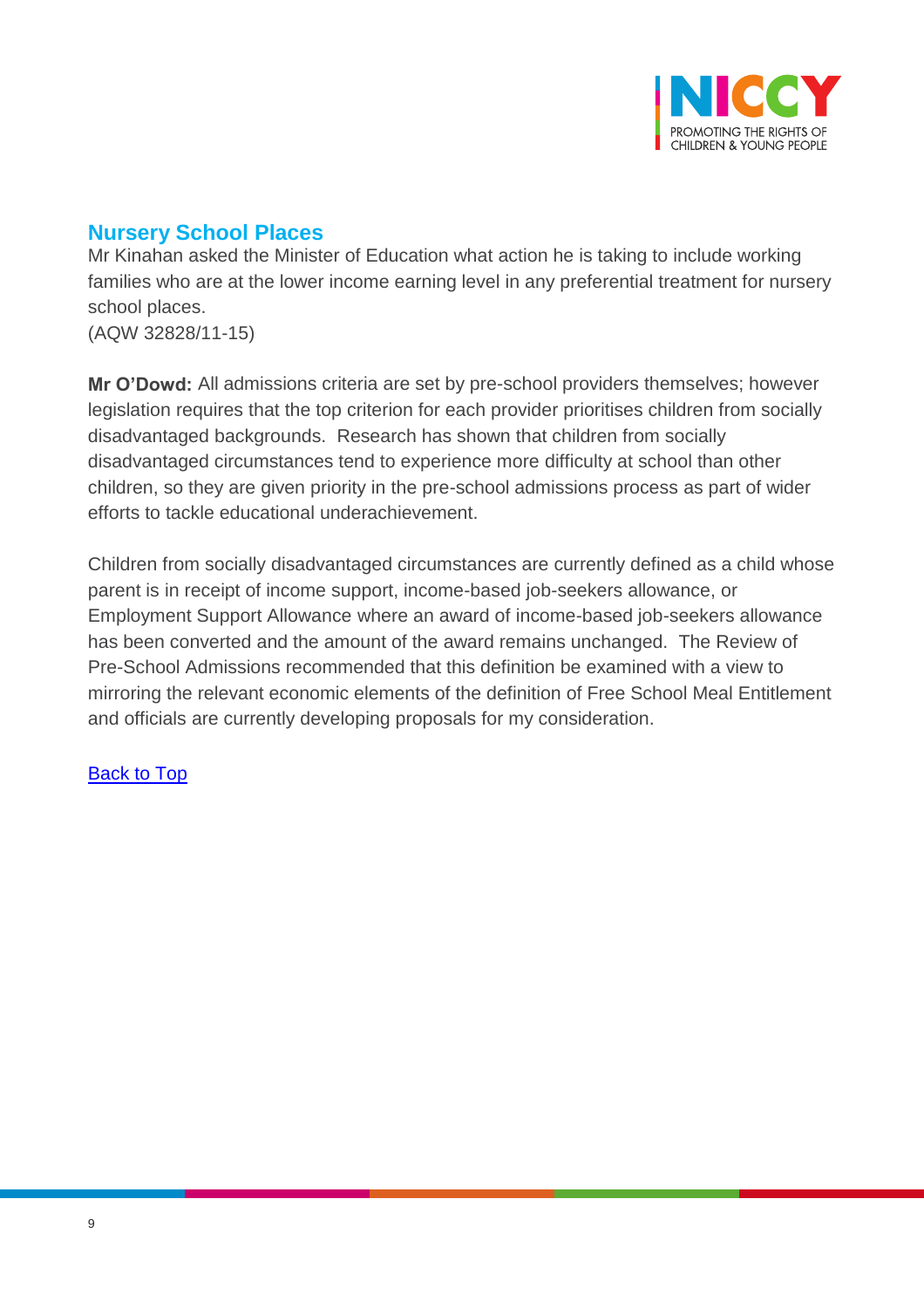

### <span id="page-9-0"></span>**Nursery School Education**

Mr Kinahan asked the Minister of Education to outline the timescale for all nursery school education being on a full-time basis. (AQW 32830/11-15)

**Mr O'Dowd:** A key action in Learning to Learn – A Framework for Early Years Education and Learning is, over time, to standardise patterns of attendance as part of the Pre-School Education Programme. This action is not restricted to nursery schools. The current pattern of provision for pre-school and the duration of session time can range from 2.5 hours to below 4.5 hours (part-time, with no meal) and 4.5 hours or over (full-time, with a meal) per day. Therefore, a number of options are available when considering standardising patterns of attendance. It is hoped that the exercise of assessing the potential implications of and options for standardizing patterns of attendance, as part of wider considerations of area planning for pre-school provision , will be complete by 2015/16. In the meantime, there is a moratorium on any new or additional full-time provision or conversion from part-time to full-time provision.

### **[Back to Top](#page-0-0)**

### <span id="page-9-1"></span>**Raising of the School Leaving Age**

Mr Moutray asked the Minister of Education what consideration has been given to increasing the school leaving age from 16 years old. (AQW 32990/11-15)

**Mr O'Dowd:** Compulsory school leaving age in the north of Ireland is where pupils, who are 16 between 1 September and 1 July (inclusive) in the school year, can leave school on 30 June of that year. Pupils, who become 16 between 2 July and 31 August (inclusive) in any year, cannot leave school until 30 June of the following year. I have currently no plans to change the school leaving age.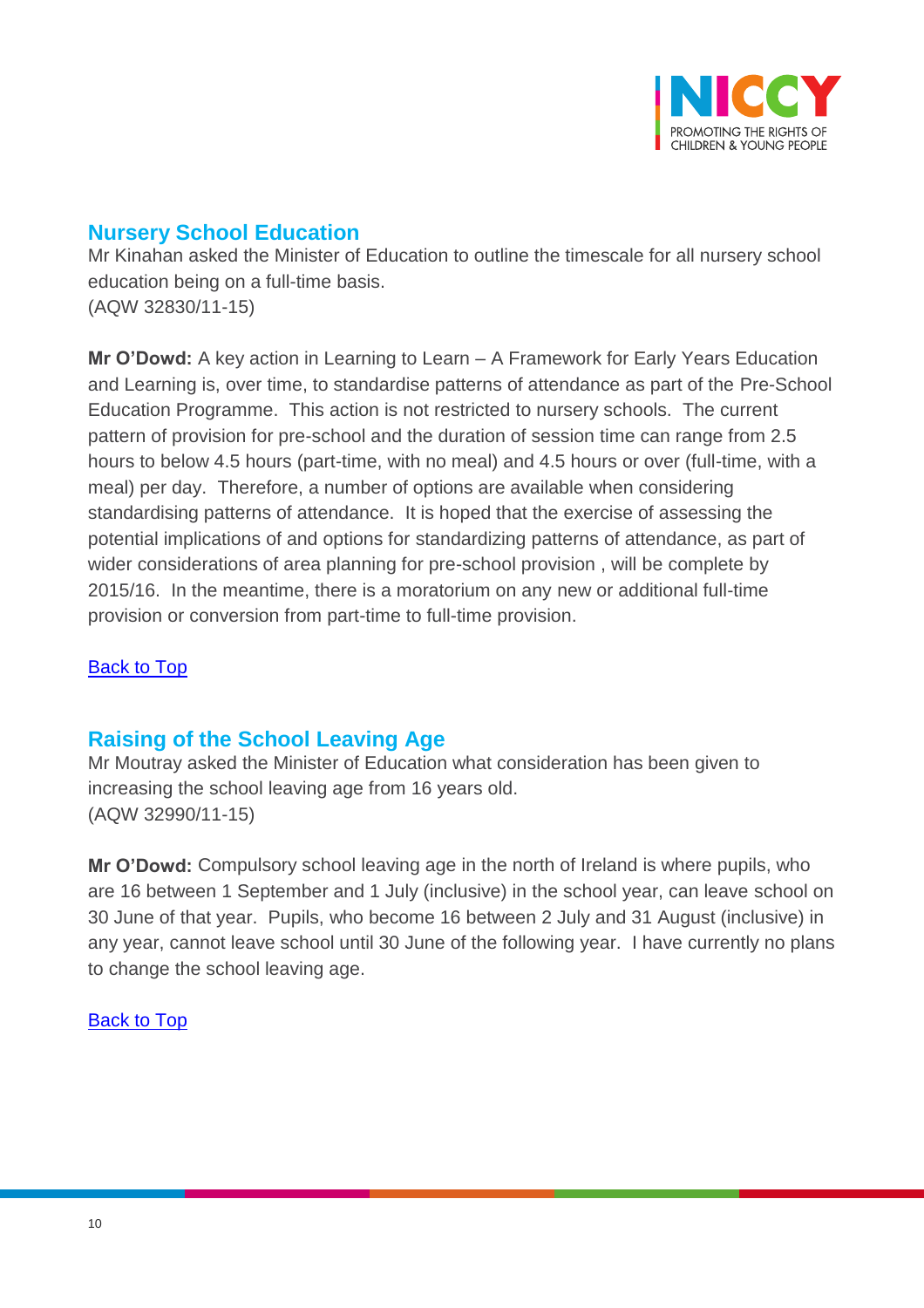

# <span id="page-10-0"></span>**Motions Debated in the Assembly**

Mr McNarry asked the Minister for Employment and Learning to detail

- (i) the number of Motions debated in the Assembly that he has responded to in the last two years; and
- (ii) the action that he has taken following any Motion that was passed.

(AQW 32438/11-15)

**Dr Farry (The Minister for Employment and Learning):** In the past two years I have responded to nine Motions. Actions taken following each Motion are attached at Annex A.

### **Annex A**

### **1. Educational Assistance for Young People**

The Executive agreed the Northern Ireland cross-departmental strategy for those young people in the NEET category, 'Pathways to Success', in May 2012. The strategy contains a three tier package of measures aimed at:

- preventing young people missing opportunities for education and training, and/or becoming unemployed;
- helping young people in the 16-18 age group, especially those facing barriers; and
- assisting unemployed young people aged 18-24 more generally.

These measures, specifically designed to meet the needs of young unemployed people throughout Northern Ireland, include: a Collaboration and Innovation Fund; a Community Family Support Programme; a Community Based Access Programme; and a training allowance. The training allowance for young people participating on programmes supported by the European Social Fund, and subsequently also the Collaboration and Innovation Fund, was specifically called for in the debate. Mechanisms were also established for oversight of delivery of the strategy and formal engagement with key stakeholders, including the NEET Advisory Group and the NEET Strategy Forum.

### **5 and 6. Special Educational Needs Provision**

Following Assembly debates regarding provision for students with special educational needs, my Department carried out an audit of further education (FE) provision specifically for students aged 19+ who, as a result of their disability, are unable to participate in mainstream college provision. The findings of the audit were provided to the Committee in September 2013. As you may be aware, the Committee for Employment and Learning has announced its intention to undertake an inquiry into post Special Educational Need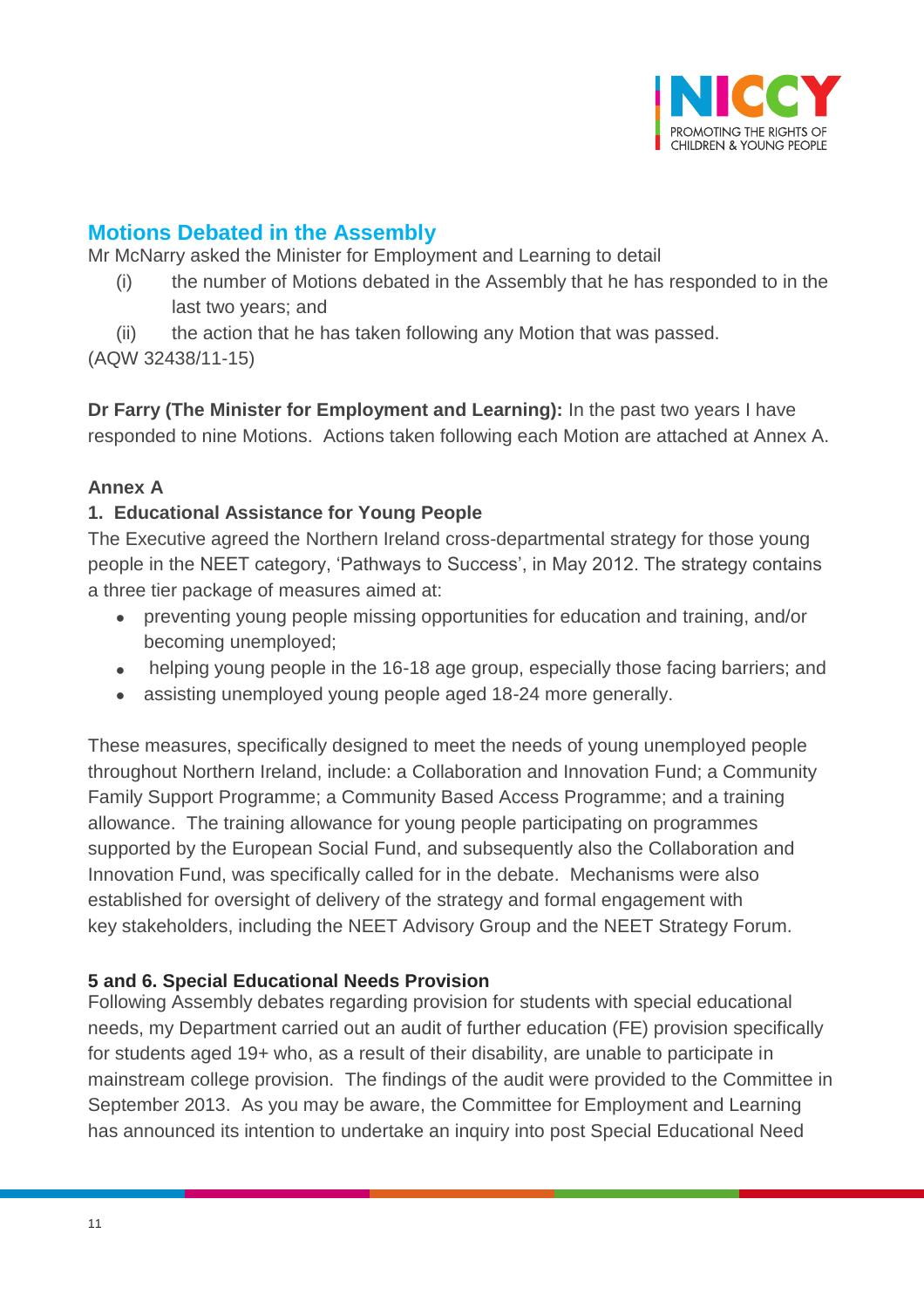

(SEN) Provision in education, employment and training for those with Learning Disabilities in Northern Ireland. I will await the outcomes of the inquiry which will help inform my Department's future strategic direction of Further Education provision for those with a learning difficulty and/or disability. In addressing concerns raised at the debates, DEL has also:

- engaged with the Department of Health, Social Services and Public Safety (DHSSPS) over Health and Social Care Trust provision in order to improve provision for young people with disabilities;
- obtained agreement from the Department of Finance and Personnel for a new Social Clause in public sector contracts to support the provision of employment and training opportunities for young people with disabilities;
- increased the level of funding for further education students with learning difficulties and/or disabilities, through the Additional Support Fund (ASF) from £1.5m per annum to £2m. The fund helps provide the additional technical and personal support required by students to participate in mainstream or discrete programmes within further education colleges;
- begun examining the issue of access to transport for young people aged 19 with special education needs who wish to avail of further education provision; and
- raised the issue of transitions for young people with special educational needs at the DHSSPS led Inter Departmental Ministerial meeting on Mental Health and Learning Disability. As a result, DEL is now chairing an inter Departmental Group on transitions, which will report back to the Inter Departmental Ministerial group.

Also, the Department continues to take forward a range of related work which will help address issues raised during the Assembly debates, such as: the review of the Disability Employment Service, which will involve the development of a Disability Employment Strategy; implementation of the Pathways to Success Strategy; and engagement with the Committee for Employment and Learning over its current inquiry into post Special Education Needs Provision in education, employment and training for those with Learning Disabilities in Northern Ireland. This is in addition to other inter departmental activity that supports.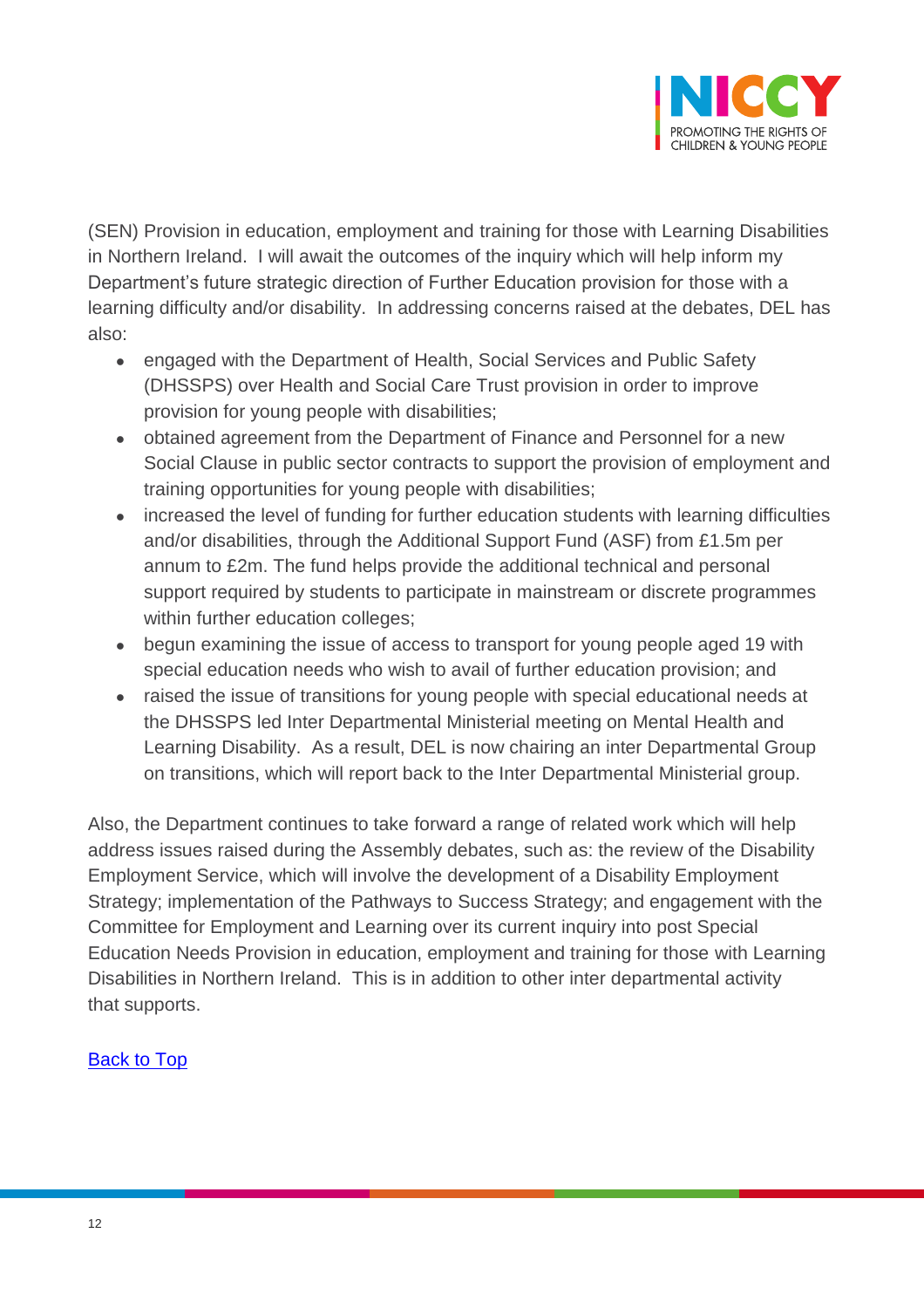

## <span id="page-12-0"></span>**Skills Shortage**

Mr Campbell asked the Minister for Employment and Learning to detail the estimated difference in the skills shortage among young people between March 2010 and March 2013.

(AQW 32612/11-15)

**Dr Farry:** The term 'skills shortage' is generally used to refer to a lack of skills in a specific sector or business, that is, that there is a lack of people with the necessary skills to ensure that it can achieve its full economic potential. For the purposes of this answer, I have taken the question to refer to the skills attained by young people during the period specified and the opportunities available to them. It should be noted that my Department is responsible for education and training post-16; young people below that age fall within the remit of the Department of Education.

I am pleased to say that the UK Commission for Employment and Skills' Employer Skills Survey 2013 showed that Northern Ireland employers' level of satisfaction with the preparedness for work of 17-18 year old further education leavers and university/higher education leavers was among the highest in the UK. This is reassuring, as a key focus of the work of my Department is aimed at ensuring young people have access to the skills to enable them to participate fully in education, training and work.

The Skills Strategy 'Success Through Skills – Transforming Futures', published in 2011, advocates the need to provide training and qualifications that meet the current and future skill needs of employers. This includes the specific goal of increasing the proportion of those qualifying in Science, Technology, Engineering and Mathematics (STEM) subjects. The STEM Strategy 'Success Through STEM' also published in 2011, has aimed to increase the number of young people studying STEM subjects in Northern Ireland.

A number of the Department's programmes and strategies are helping young people fulfil their potential. The ApprenticeshipsNI programme provides quality training in the workplace and supports off-the-job training. Although open to adults, the programme mainly seeks to attract young people as a viable alternative to full-time education. At October 2013, 5,773 under 25s were participating, compared with 5,520 in 2010.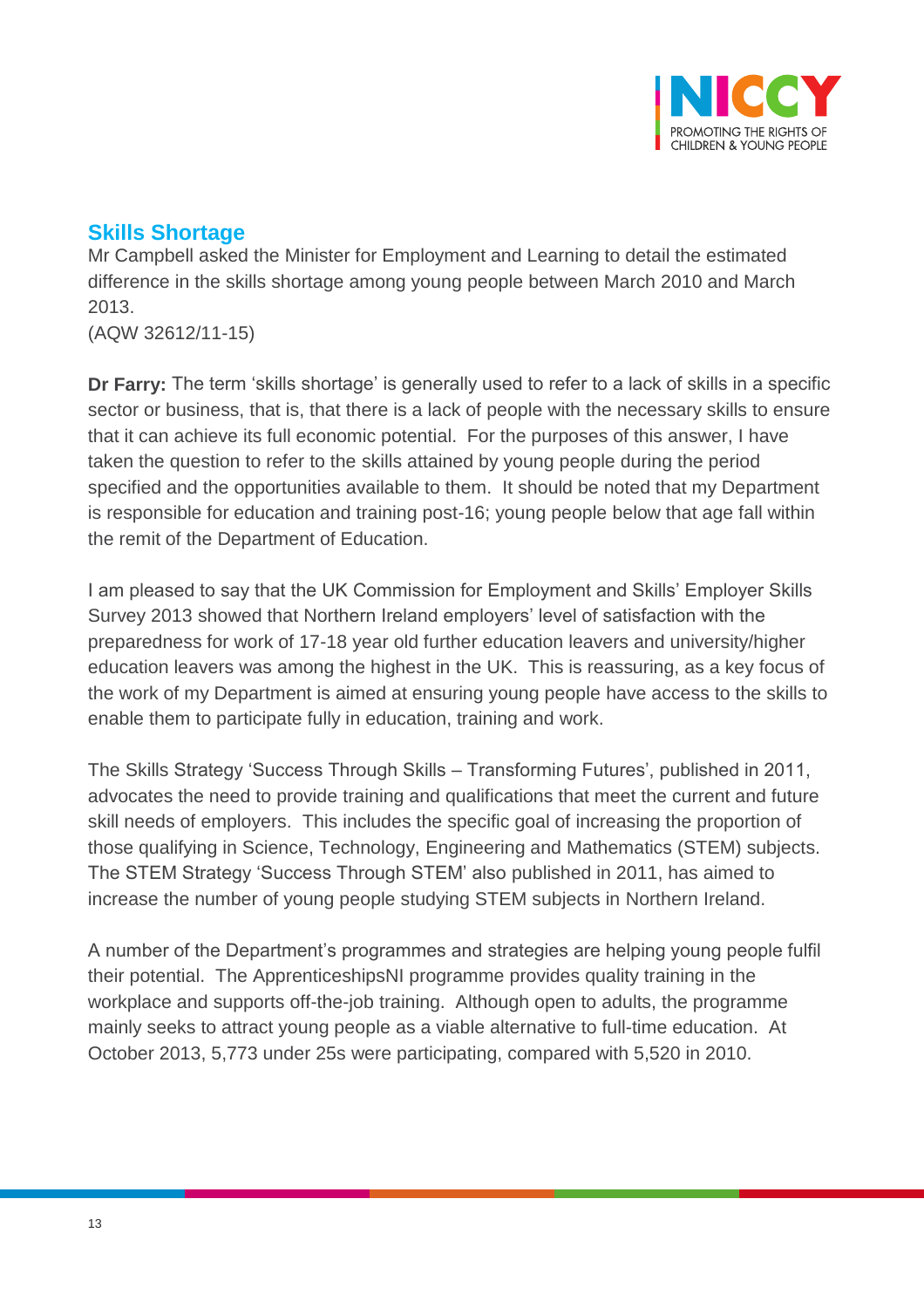

In response to industry demand, in 2012 I introduced the ICT Public/Private Apprenticeship Scheme, which recruits and trains individuals for ICT positions, in both software development and infrastructure roles, in the public and private sector. To date, 74 people have been recruited, the majority of whom are under 25. A further pilot scheme is currently being considered in the North West.

'Training for Success' provides young people with relevant qualifications and the interpersonal and behavioural skills to get a job. Between 2008 and 2012, occupancy for this programme grew by 59%.

In 2012, I introduced the Youth Employment Scheme, which gives unemployed young people the opportunity to gain skills in the workplace. Since the launch, over 3,200 young people have participated, with over 2,000 currently on the programme.

By March 2015, the Department will offer 12,600 opportunities to unemployed 18-24 year olds. The 'Pathways to Success' strategy includes initiatives specifically aimed at young people who are not in education, training or employment (NEETs), by helping them overcome employability barriers and enhance their prospects.

I am also developing a United Youth Programme, on behalf of the Executive, which will provide well integrated, flexible, high quality opportunities for young people to learn new skills and take on new challenges. These programmes, along with other education and training delivered through the further education colleges and higher education institutions ensure that our young people have more opportunities than ever before to develop new skills that will improve their employability prospects.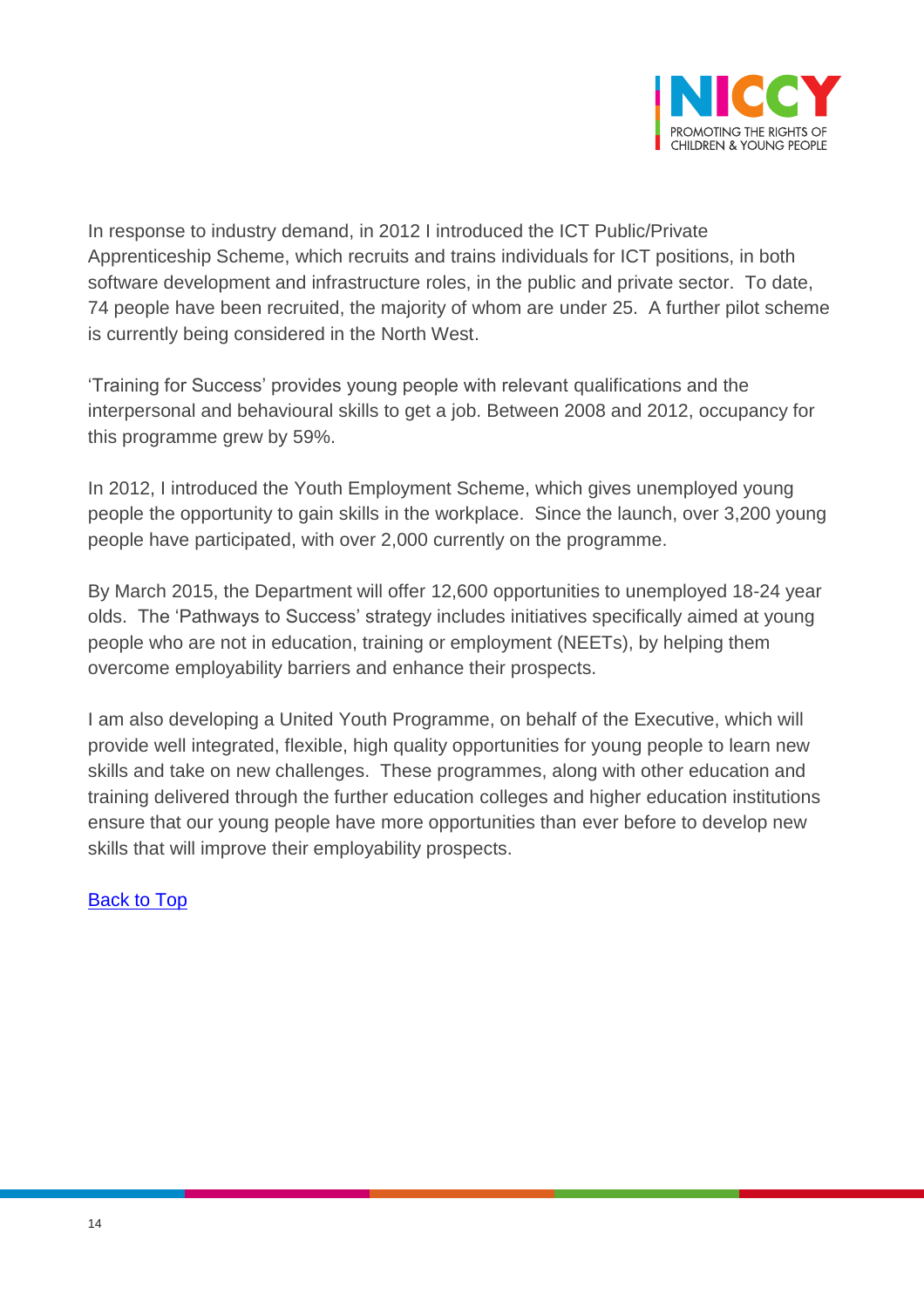

# <span id="page-14-0"></span>**Inclusion and Provision for People with a Disability**

Mr McMullan asked the Minister for Employment and Learning whether he would consider allowing tutors from Further Education Colleges to attend day care facilities to teach young people with a learning disability who cannot attend their local college. (AQW 32625/11-15)

**Dr Farry:** My Department already facilitates the teaching of students with learning disabilities in day centres. Funding provided to the further education (FE) sector provides for this type of external provision. Currently, lecturing staff in all FE colleges are involved in the delivery of course provision to people with a learning disability of all ages (including young people) in a range of day care facilities throughout Northern Ireland.

#### [Back to Top](#page-0-0)

### <span id="page-14-1"></span>**Family Law**

Mr P Ramsey asked the Minister of Finance and Personnel for his assessment of the comments made by Mr Justice Coleridge in relation to family law that a 'three strikes rule' should be enacted in relation to custody rights for parents. (AQW 32736/11-15)

**Mr Hamilton:** I am assuming that this is a reference to comments which Mr Justice Coleridge is reported to have made in respect of child contact at an annual conference of the Association of Lawyers for Children. Essentially, it was suggested that there should be a "three strikes and you're out" approach, which would result in a transfer of care to the father if the mother persistently defies a court order for contact. Our law already allows a court to make a residence order in favour of either parent. However, in any decision regarding the upbringing of a child, the welfare of the child is paramount. In my view, it is entirely right to focus on the best interests of the child, rather than adopt a fixed approach or formula. However, I also recognise the hurt that is caused – to both parent and child - when contact is unreasonably refused. My Department will shortly be seeking views on the issue of child contact and, during the consultation exercise, my officials will be exploring what remedies could be made available when a contact order is disregarded.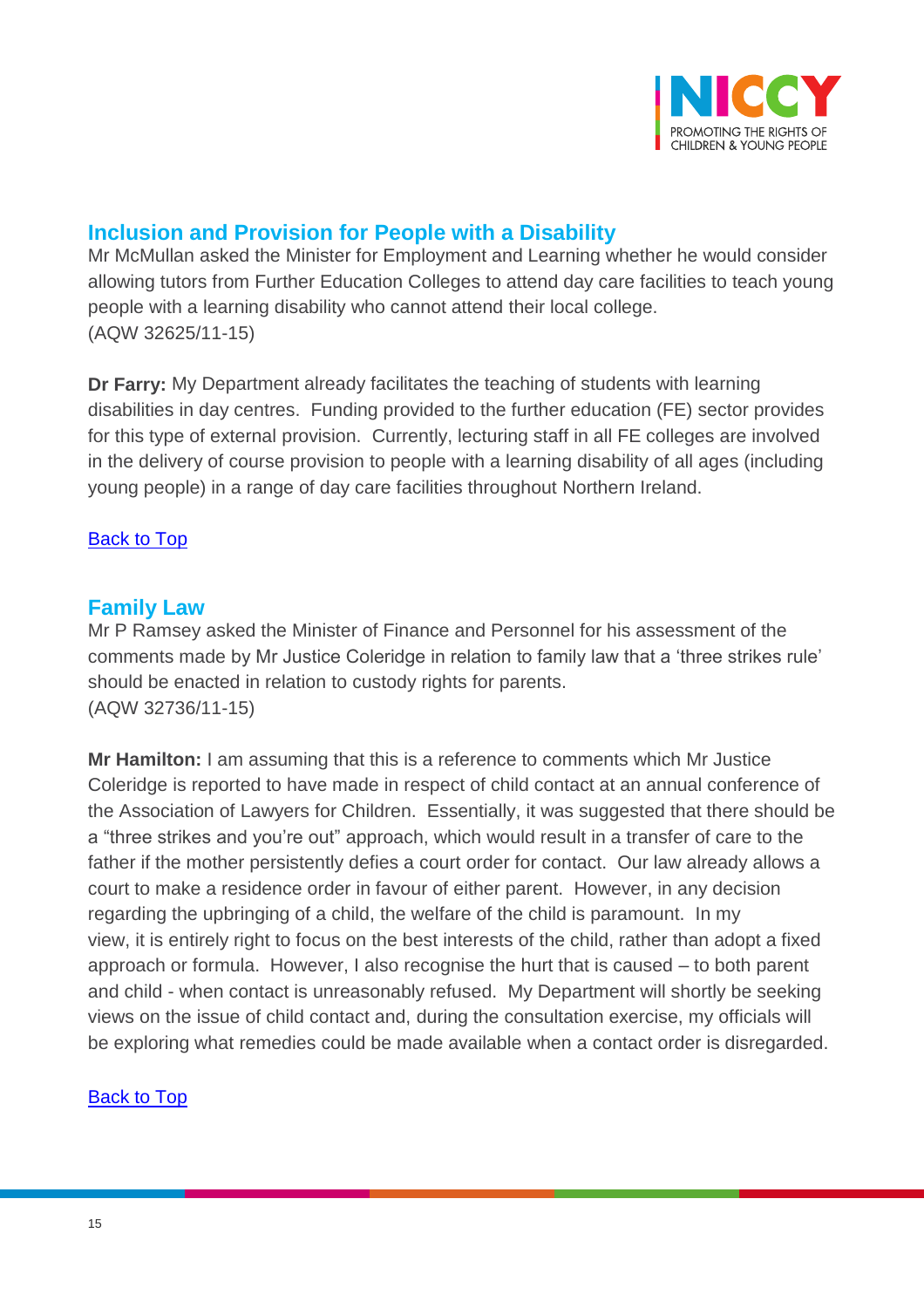

### <span id="page-15-0"></span>**New Build for Castle Tower Special School**

Mr Swann asked the Minister of Health, Social Services and Public Safety what level of support his Department will provide for the installation of a hydro-therapy pool in the new build for Castle Tower Special School, Ballymena. (AQW 32657/11-15)

**Mr Poots:** The Northern HSC Trust Physiotherapy Department has provided information on the number of children in the Ballymena area that benefit from hydrotherapy and the number of physiotherapy hours attached to that. The Trust has also carried out a service user survey and provided data in relation to the benefits of hydrotherapy as perceived by parents and teaching staff and submitted that information to the head teacher of Castle Tower campus. The Trust will continue to provide physiotherapy support.

#### **[Back to Top](#page-0-0)**

### <span id="page-15-1"></span>**Ban on Smoking in Cars**

Mr Wells asked the Minister of Health, Social Services and Public Safety what progress has been made in drafting legislation to ban smoking in cars carrying children. (AQW 32926/11-15)

**Mr Poots:** My Department has been engaged in a substantial programme of legislative change with regards to tobacco control, including measures around the introduction of standardised packaging, as well as the progression of the Tobacco Retailers Act (Northern Ireland) 2014 through the Assembly. These issues are still current, with work ongoing to commence provisions of the Tobacco Retailers Act, and a further consultation planned on draft regulations for standardised packaging.

I also have plans to introduce legislation later this year aimed at restricting the age of sale for electronic cigarettes to persons under the age of 18.

Given the extent of the current legislative programme, my intention is to focus on these issues at present. In the meantime, I will monitor developments on smoking restrictions in private vehicles in other parts of the UK, as they may have an impact on my plans for similar legislation in Northern Ireland in the future.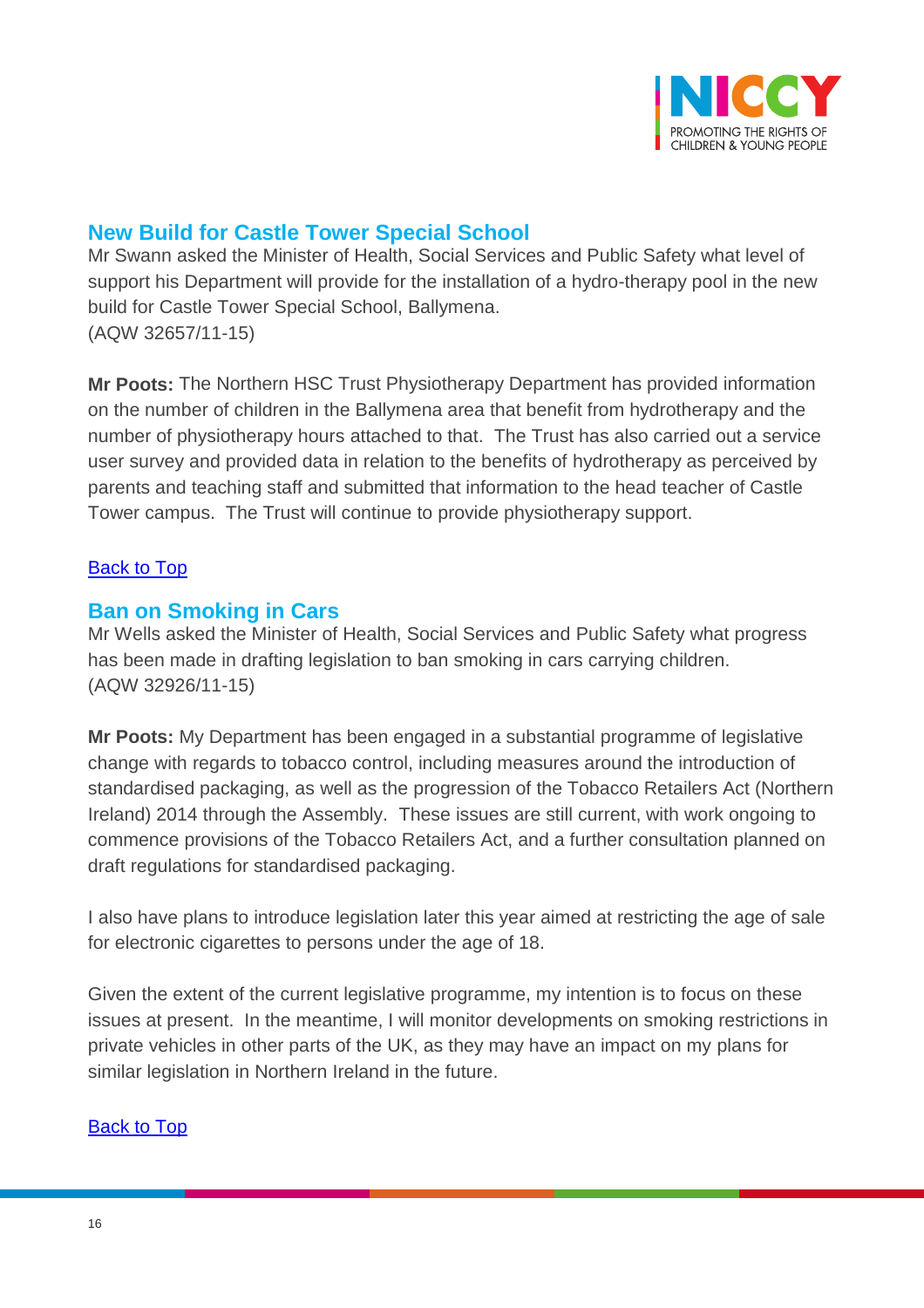

# <span id="page-16-0"></span>**Youth Employment Scheme**

Mr Campbell asked the Minister for Employment and Learning, since the inception of the Youth Employment Scheme, to detail the total number of young people that have participated in the scheme; and how this compares with any target set at the outset. (AQW 32669/11-15)

**Dr Farry (The Minister for Employment and Learning):** When the Youth Employment Scheme launched in July 2012 the Department set a target to secure 12,600 opportunities by 30 March 2015. These would be offered across a range of work experience, skills development placements and subsidized employment.

To ensure the overall target is met by March 2015 and that sufficient placements are made available, the Department's Employment Service has undertaken a number of actions as follows:

- increased the capacity of its Employer Engagement Team to engage with employers province wide to promote the Scheme;
- allocated placement targets for each Jobs and Benefits office/JobCentre;
- following a Post Implementation Review engaged Contracted Providers to work alongside frontline staff to deliver Skills Development and Work Experience placements from October 2013;
- the Youth Employment Scheme formed part of the recent Skills to Succeed media campaign, to encourage both young people and employers to participate. Advertisements ran on TV and Radio in February. The campaign also included extensive web advertising, as well as outdoor advertisements in most major towns.

The latest information available shows that at 28 February 2014 the Department had secured 7143 placements representing 115% of the scheme target at that point and 57% of the overall target.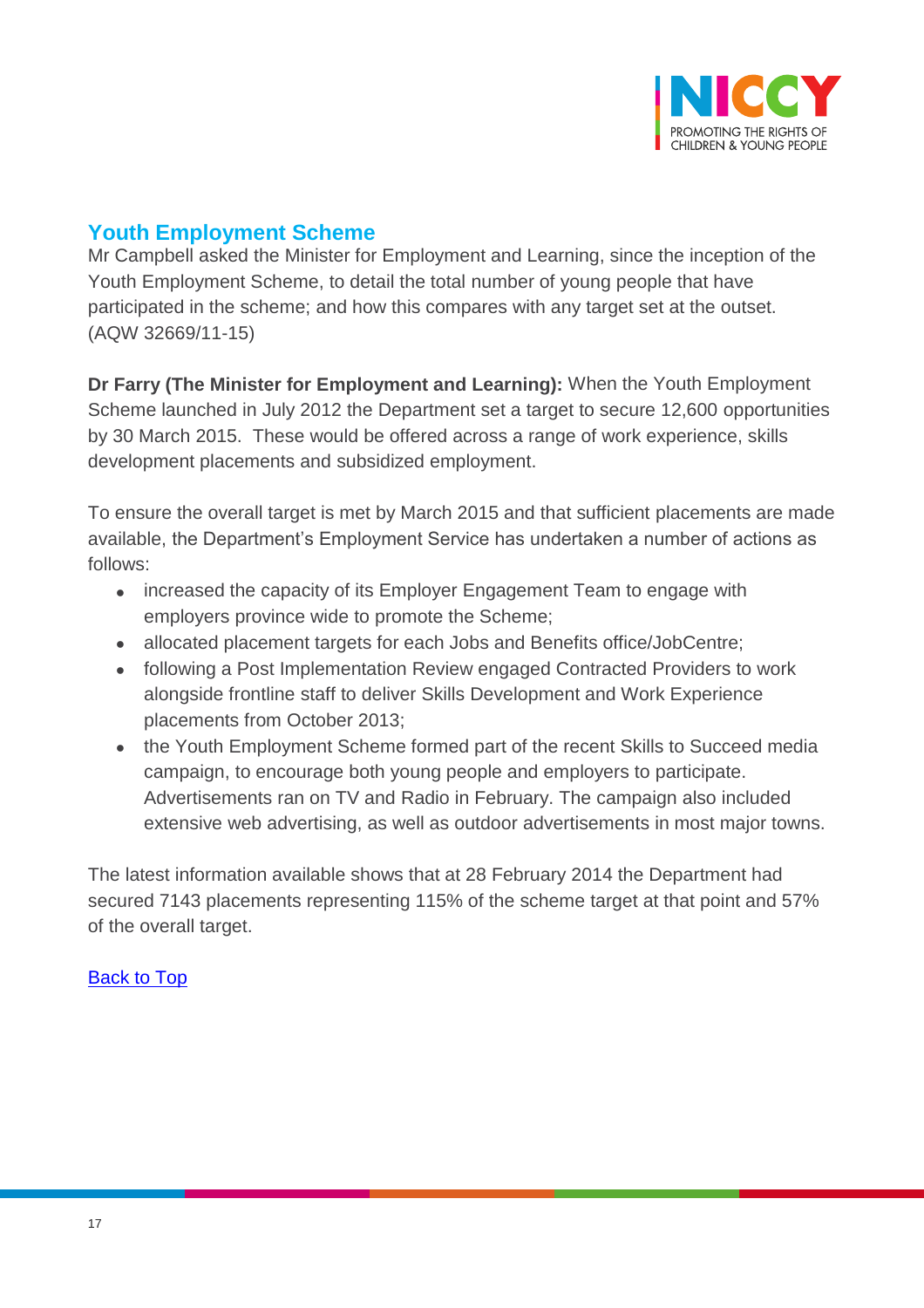

### <span id="page-17-0"></span>**Academic Underachievement**

Mr Swann asked the Minister for Employment and Learning what steps his Department is taking to tackle under achievement among Protestant working class boys. (AQW 32861/11-15)

**Dr Farry:** The key to addressing educational underachievement is to engage fully with young people while at school in order to raise their academic attainment levels. Although this is primarily a matter for the Department of Education and the school sector, my Department works in close partnership with others to try to address underachievement with an extensive range of initiatives.

All provision is open to all irrespective of religion. Addressing underachievement starts with the Careers Service. Advisers work with young people age 16 and 17 who do not move into employment or continue education or training or who drop out to assess their specific needs and signpost them to appropriate provision. This can include provision funded through Pathways to Success for those who are not in education, employment or training.

Programmes to test new approaches to address the general and employability barriers faced by such young people are funded through the Collaboration and Innovation fund. In addition the Community Family Support Programme supports families with a high level of need to develop their capacity to reach their full potential by addressing the health, social, economic, educational, employment and training issues that impact on their daily lives.

For those young people aged 16-17 school leavers who are unemployed and who aspire to work, my department offers a guarantee of training place through its Training for Success programme. The majority of young people on this programme have no or poor qualifications on leaving school. The programme is designed to enable participants to develop occupational and employability skills as well as address weaknesses in the essential skills of literacy and numeracy and, information and communication technology (ICT).

Since the start of the Strategy, over 70% of the participants are between 16 and 25 years of age and 30% are from the most deprived quartile of 5 super output areas and 43% are Protestant. In addition, further education colleges offer a wide and varied range of courses through their main campuses and network of community outreach centres.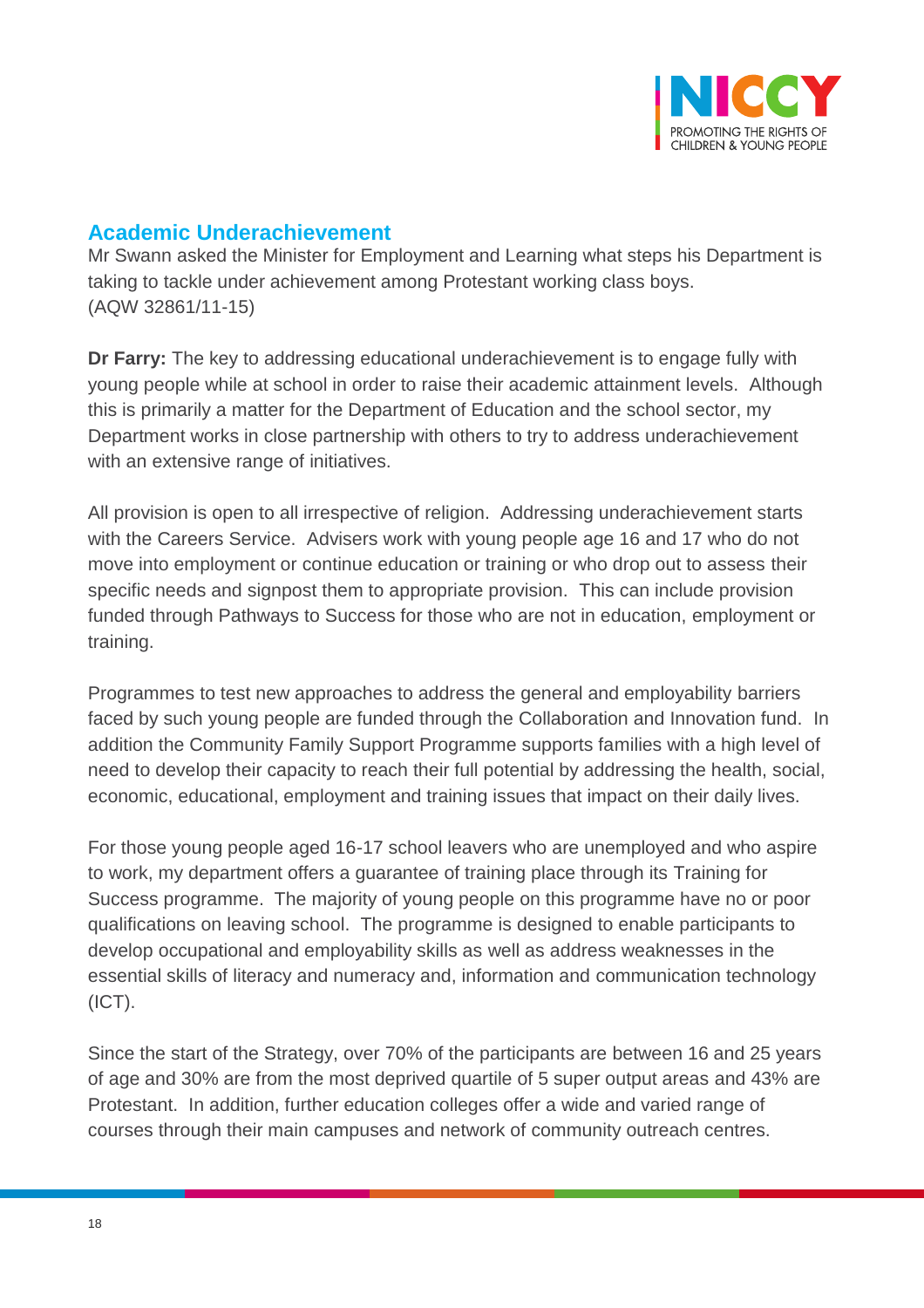

The Learner Access and Engagement programme enables colleges to contract with third party organisations, including community organisations, to provide personal support to learners who hold few or no qualifications or who are economically inactive and disengaged from the labour market to encourage them to enrol and to complete further education courses.

A key plank to address underachievement is the Essential Skills Strategy for literacy, numeracy and, information and ICT. I am very keen that the provision offered across all programmes enables all young people to achieve to their maximum potential, to make informed choices and provides clear progression pathways into apprenticeships, further education or into sustained employment.

Consequently, I have commissioned a fundamental review of youth training to ensure that these objectives are met. The work, so far, has drawn from evidence of best practice across the developed world, and taken the views of experts in vocational education and training, both through an Expert Panel and through engagement with the Organisation for Economic Co-operation and Development. The emerging findings are that any offer at this level should include broad-based and robust vocational qualifications that enable progression to learning at a higher level, qualifications to help develop the essential skills of numeracy and literacy, the development of enterprise and employability skills and a well structured work placement that is linked to the young person's career aspirations.

Ensuring a high quality vocational training offer for young people at level 2, is a key step to ensure the future skill levels of the workforce in Northern Ireland. It is also of particular importance for groups of young people, such as Protestant working class boys, where high numbers leave school without the qualifications necessary to engage with the labour market. In addition to the emerging key elements of the offer, these young people will also need independent advice and guidance before they begin training to ensure they are signposted to provision that is appropriate to their needs and aspirations.

A review of the provision for careers in conjunction with the Department of Education is also ongoing. Young people will also need to receive high quality mentoring and have opportunities to undertake work tasters in order to help them to further realise their ambitions for a future career. The review presents an opportunity to ensure that the future youth training offer is relevant to the needs of young people, employers and the wider economy, and can help young people at risk of disengagement to realise their potential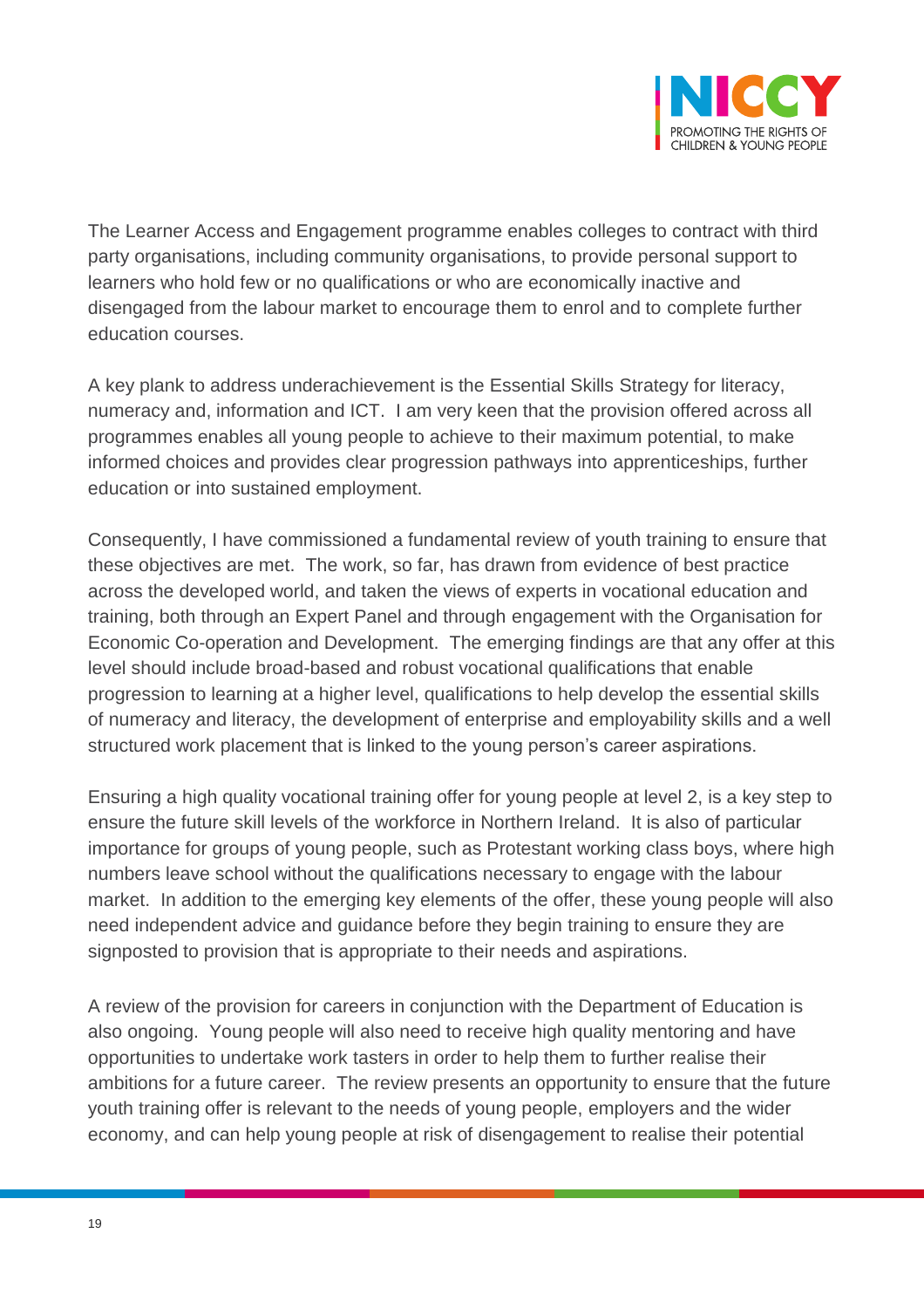

and make a successful start to their future career.

Recently, the Executive launched the strategy "Together Building a United Community" (TBUC). Significant emphasis is given to young people on the basis that early intervention can help prevent poor educational achievement; economic inactivity and social exclusion. My department agreed to assume the lead role in developing the United Youth programme. The vision is to provide well integrated, flexible, high quality, young person centred opportunities, so that they can learn new skills and take on new challenges. The design process focuses on young people as the main end beneficiaries of the United Youth Programme and results in a programme which is relevant to young people's lives, is attractive to them and makes a difference to their lives. To inform the future development of the programme it is envisaged that a series of pilot initiatives will have commenced for up to 300 disengaged young people aged 16-24 by September 2014 with a view to a United Youth framework of provision in place by June 2015.

#### [Back to](#page-0-0) Top

### <span id="page-19-0"></span>**Skills Strategy**

Mr Lyttle asked the Minister for Employment and Learning for an update on the Skills Strategy key aims of raising skill levels, raising productivity, increasing social inclusion by enhancing the employability of those currently excluded from the labour market and securing Northern Ireland in a global market place. (AQW 32893/11-15)

**Dr Farry:** The Skills Strategy for Northern Ireland, known as 'Success through Skills – Transforming Futures', was published in May 2011 and articulates the overarching vision for the development of skills in Northern Ireland. Its aim is to enable people to access and progress up the skills ladder, in order to:

- raise the skills levels of the whole workforce;
- raise productivity;
- increase levels of social inclusion by enhancing the employability of those currently excluded from the labour market; and secure Northern Ireland's future in a global marketplace.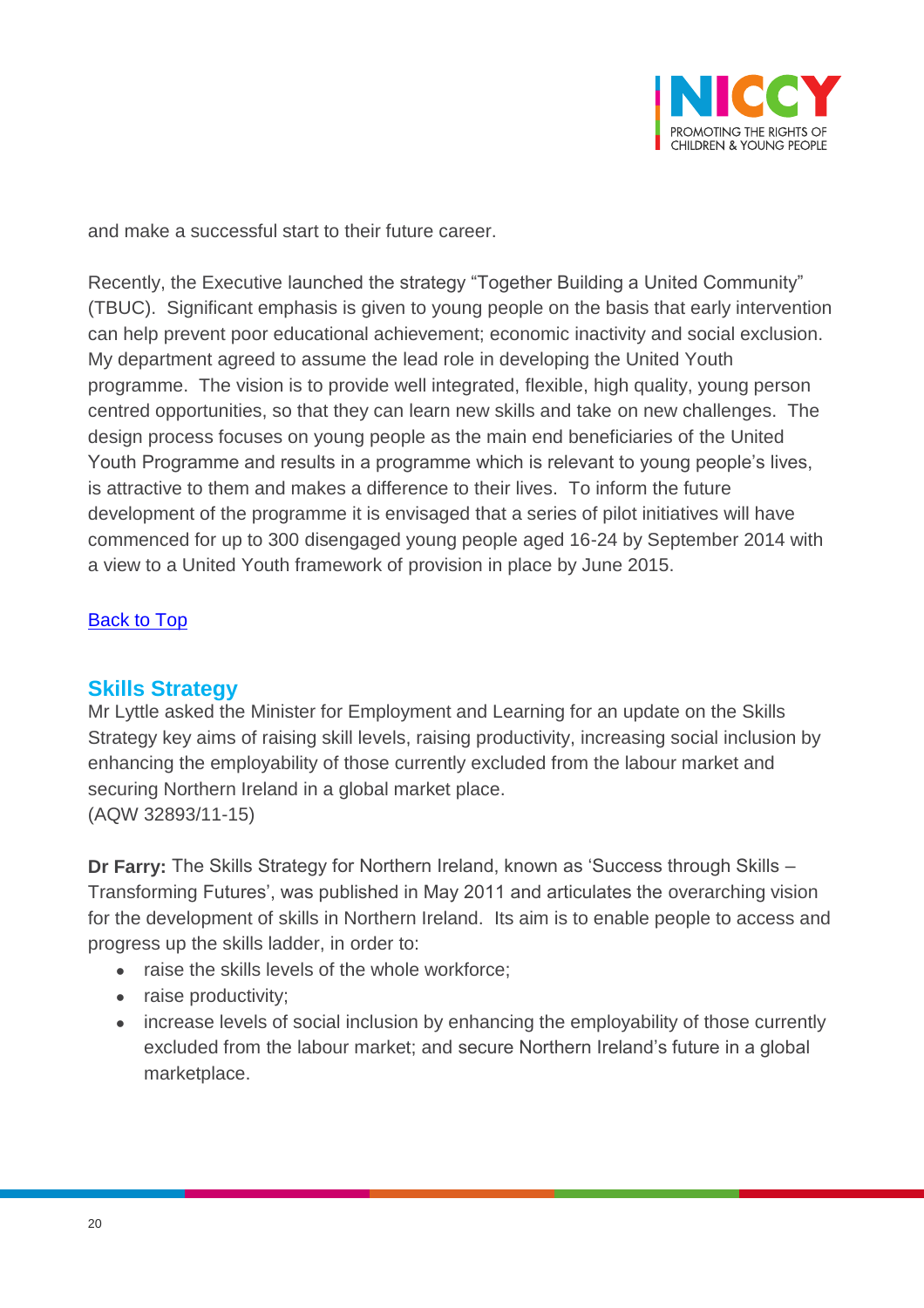

Since publication of our Skills Strategy the Department has made progress against its key strategic goals and its Programme for Government commitment to deliver over 200,000 qualifications, with the evidence showing that 151,000 qualifications (at level 2 and above) have been delivered over the period 2011/12 to 2012/13. Over the period 2010/11 to 2012/13 the Department has delivered over 217,000 qualifications.

My Department's Employment Service offers a range of services and programmes to help clients find and retain employment and to enhance the employability of those currently excluded from the labour market. One example is our 'Youth Employment Scheme', which I launched in July 2012. The programme has been responsible for assisting over 1,500 young people participate in work experience, 1,425 individuals have availed of skills development opportunities and 1,065 young people have moved into subsidised employment.

Our 'Pathways to Success Strategy', which was endorsed by the Northern Ireland Executive in May 2012, has been instrumental in addressing the needs of young people who are not in education, employment or training (NEET). The biggest single intervention is the Collaboration and Innovation Fund, which is a £9.2 million fund that has been made available to 24 organisations from the community, voluntary and educational sectors to address employability barriers facing over 6,000 NEET young people from December 2012 to March 2015. To date over 2,500 young people have engaged in innovative projects and 31% of those that completed their activity have progressed into training, 18% into education and 14% into employment.

The DETI Minister and I have recently launched 'Enabling to Success', a new joint Executive draft strategic framework to tackle economic inactivity in Northern Ireland. The strategy is currently subject to a 12 week public consultation and is seeking to reduce economic inactivity through skills, incentives and job creation. Subject to agreement by the Northern Ireland Executive, a final strategy will be published in 2014/15.

The Department, through the Disability Employment Service, delivers programmes and services aimed at helping and supporting people with health conditions and disabilities to consider their options for returning to work. Over the last year, over 2,000 disabled people have been offered assistance and been able to move into or remain in work through this provision.